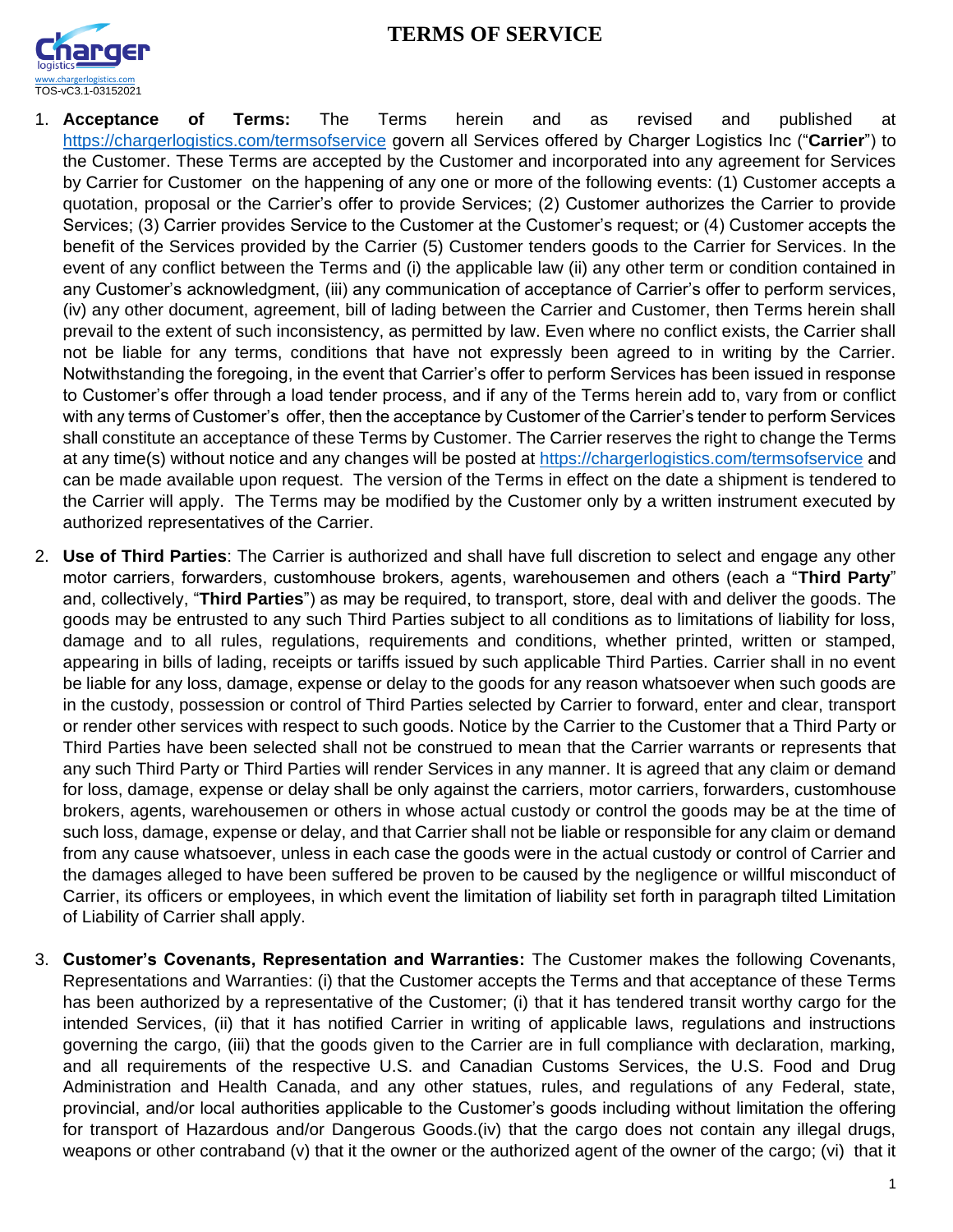Charger Logistics Terms of Service 03/15/2021

> has the authority to accept the Terms for itself or as agent for owner and any other person involved in the transportation, including but not limited to any consignor or consignee, logistics providers, freight forwarders, or insurers, and these Conditions will be binding on such persons or entities (vii) that all goods are properly loaded, packed, blocked and braced to prevent shifting and are accurately described on all the documents; (viii) that the Trailer, if applicable, is suitable to carry the cargo (ix) that the weight of the cargo and the intermodal container/trailer will not exceed applicable weight limitations and will be accurately stated in Customer's shipping instructions (x) that it shall not, during the period(s) in which Services are provided and for a period of (1) year following, directly or indirectly, whether for themselves or any other person or entity, without the prior written consent of the Carrier (1) employ, engage or contract; (2) solicit for employment, engagement or contract; (iii) encourage to leave their employment or engagement; or (iv) encourage to terminate their contract, any employee, driver, client, consultant or independent contractor of the Carrier or its affiliates that was involved in the Services provided to the Customer (xi) Customer shall pay for all transportation and accessorial charges where there has been an erroneous determination of freight charges assessed based on incomplete or incorrect information provided by Customer. If the description of Goods, weight or any other information on the bill of lading is found to be incorrect or incomplete, all transportation and accessorial charges must be paid by Customer for the freight transported (xii) the Customer shall not provide any documents, specie or articles of extraordinary value unless there is a special agreement in writing to do so that specifies the document, specie or article and the value.

- 4. **Customer's General Responsibilities:** (i) Customer is responsible for complying with all licensing, classification, valuation, marking and other Customs' requirements, laws, regulations, and rulings enforced by any country having jurisdiction over a shipment, the laws and regulations of any applicable governmental agency, including but not limited to the U.S. Food and Drug Administration, and all other requirements, laws and regulations of any applicable country or governmental agency. (ii) Customer shall provide all information and instructions that are reasonably necessary for the Carrier to provide Services to the Customer, in accordance with any applicable laws, rules, regulations or conventions. (iii) Customer will provide detailed and accurate descriptions of any goods tendered to Carrier as well as accurate weights (iv) Customer shall apply and pay for all licenses, permits or authorities required by governmental authorities to conduct the business and the transportation contemplated by Customer; (v) Customer shall to provide goods for shipment that will or would reasonably be expected to contaminate, taint, corrode, or otherwise adversely impact the quality or condition of other goods being transported, or the Trailer (vi) the Customer will obtain all necessary permits and authorizations necessary to ship the goods, such as but not limited to, export and import licenses and permits (vii) Customer shall ensure that goods are not in violation of any prohibitions on selling to any person on a U.S. or Canadian export control list. (viii) the Customer shall comply with United States, European Union, and United Nations export control and trade sanctions laws and regulations (ix) Customer shall ensure that neither it directors, officers, or subsidiaries are not designated or sanctioned parties under Export Control and Trade Sanctions; (x) Customer agrees not to request services in connection with goods, countries, regions, and/or parties subject to Export Control and Trade Sanctions absent government authorization and compliance with law (xi) Customer acknowledges that the Carrier may refuse to receive, process, or release an order that appears to Company to involve goods, countries, regions, and/or parties subject to Export Control and Trade Sanctions; and (xii) to provide a reasonable time before export or entry, with complete and accurate information required by Export Control and Trade Sanctions, including product descriptions, quantities, weights, values, country of origin, harmonized tariff code, export classification, and any required government authorization (xiii) to ensure that the consignee or receiver is made aware that it is required to do a thorough inspection of the goods for visible damage at the time of delivery and to notify the Carrier by email as provided for herein of the damage within 24 hours from delivery (ivx) to ensure that that the consignee or receiver thoroughly examines and tests the goods for concealed damage and reports same to the Carrier by email 48 hours of delivery as required by these terms.
- 5. **Carrier's Rights, Responsibilities and Disclaimers**: (i) the Carrier is not required to accept a shipment tendered by Customer for Services. If the Carrier agrees to provide Services, the Carrier will arrange for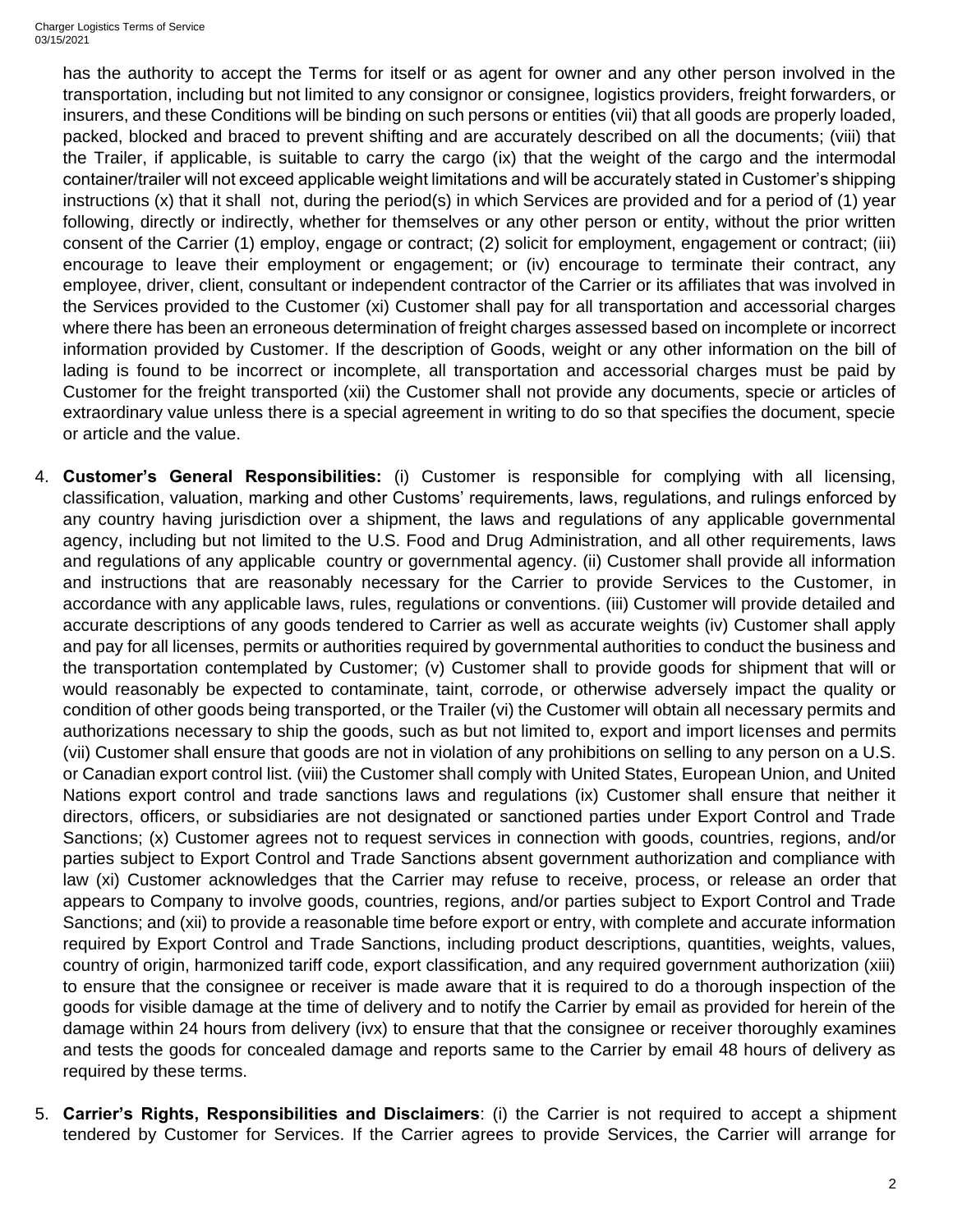providing Services in accordance with these Terms, within a reasonable time. THE CARRIER IS NOT RESPONSIBLE FOR COMPLIANCE WITH TRANSIT, PICKUP OR DELIVERY APPOINTMENT DATES OR TIMES AND WILL NOT BE IN ANY WAY LIABLE FOR TRANSPORTATION DELAYS. If the Services to be provided by Carrier is to solely arrange for transportation of the cargo with another company, the Carrier will arrange such transportation with reasonable dispatch (ii) the Carrier will inform other carriers only of the Customer's instructions that are in writing and that the Carrier as accepted. In all other cases, the Carrier will have no liability relating to such instructions (iii) Carrier may, in its sole and unfettered discretion, refuse to provide Services even after agreeing to do so and accepting cargo for shipments, without any liability to Customer; (iv) Carrier, its agents and other carriers used in the providing of Services shall remain as independent contractors to the Customer. Any other carriers engaged by the Carrier or their representatives shall not be deemed to be employees of the Carrier or involved in any joint venture or partnership with the Carrier. (v) Carrier will provide customer with proof of acceptance and delivery, if requested, subject to its usual and customary charges (vi) for shipments moving intermodally by roadway, insertion of the Carrier's name on the Bill of Lading as "Carrier" by any entity other than the Carrier will be for Customer's convenience and will not be construed as the Carrier is the actual "carrier" of that shipment. (vii) Carrier will not be liable for the following: (1) damage to cargo due to packaging, loading, unloading, blocking, bracing or securing of the goods; (2) damage to cargo due to inherent vice or defect in the cargo transported, including rusting of metals, swelling of wood caused by humidity, moisture or condensation, deterioration of perishable products, or damages caused by heat or cold; (3) damage to cargo due to force majeure events; (4) damage to cargo due to an act, omission or default of Customer, including the consignor, the consignee, the beneficial owner of the goods or other third party logistics provider; (5) shipments stopped and held in transit at Customer's request; or (6) loss or damage of cargo that violates any applicable law or regulation, or that goods may not have not been accurately described, or that have been loaded in a Trailer so that the combined weight exceeds applicable weight limits (7) any damage where the cargo was not available to inspect prior to packing and loading (vii) Carrier shall not be held responsible for any action taken, damages, fines, or penalties assessed by any governmental body due to the Customer's failure to comply with laws or breach of any Covenant, Representation or Warranty or the Customer's General Responsibilities. (viii) Carrier is not responsible for damage arising from breakdown or malfunction of refrigerated equipment or changes in temperature even if rates quoted are for temperature controlled equipment or temperature sensitive goods (ix) Carrier shall not be liable for any documents, specie or articles of extraordinary value that are included in the cargo unless there is a special agreement in writing to transport same that specifies the document, specie or article and the value.

6. **Rates and Schedules**: Rates and schedules may be published in rate catalogues or sheets, on a Customer specific basis or pursuant to a spot market rate quotation. Rates and service quotations are good faith estimates based upon information provided to Carrier, but final rates and service may vary based upon the shipment actually tendered, unknown circumstances, incorrect or incomplete information, and subsequent inclusion of the terms and conditions of the Terms. In addition to line haul or base transportation rates, unless otherwise agreed in writing, Customer agrees to pay the accessorial charges and fees set forth in Schedule A herein or otherwise agreed upon rates by Carrier and Customer shall govern. These rates are subject to change by Carrier at any time without notice.

## 7. **Payment and Collection:**

- I. Customer shall be unconditionally liable for all agreed charges, fees and costs without any legal or equitable right of set-off of any kind or for any reason for any disputes or claims, including freight claims, overcharges, duplicate payments, disputed invoices or any amount alleged owed by the Carrier to the Client. Absent a written waiver by Carrier payment on all invoices are due in full within thirty (30) days from invoice date. Invoices more than 30 days old will be charged interest at the rate of 2% monthly (24% annually) on all outstanding balances from the date the invoice is due to the date the payment is received.
- II. Overcharge, refund claims or other billing disputes by Customer shall be made with the Carrier's accounting department, in writing, within the payment period, being 30 days from invoice date. The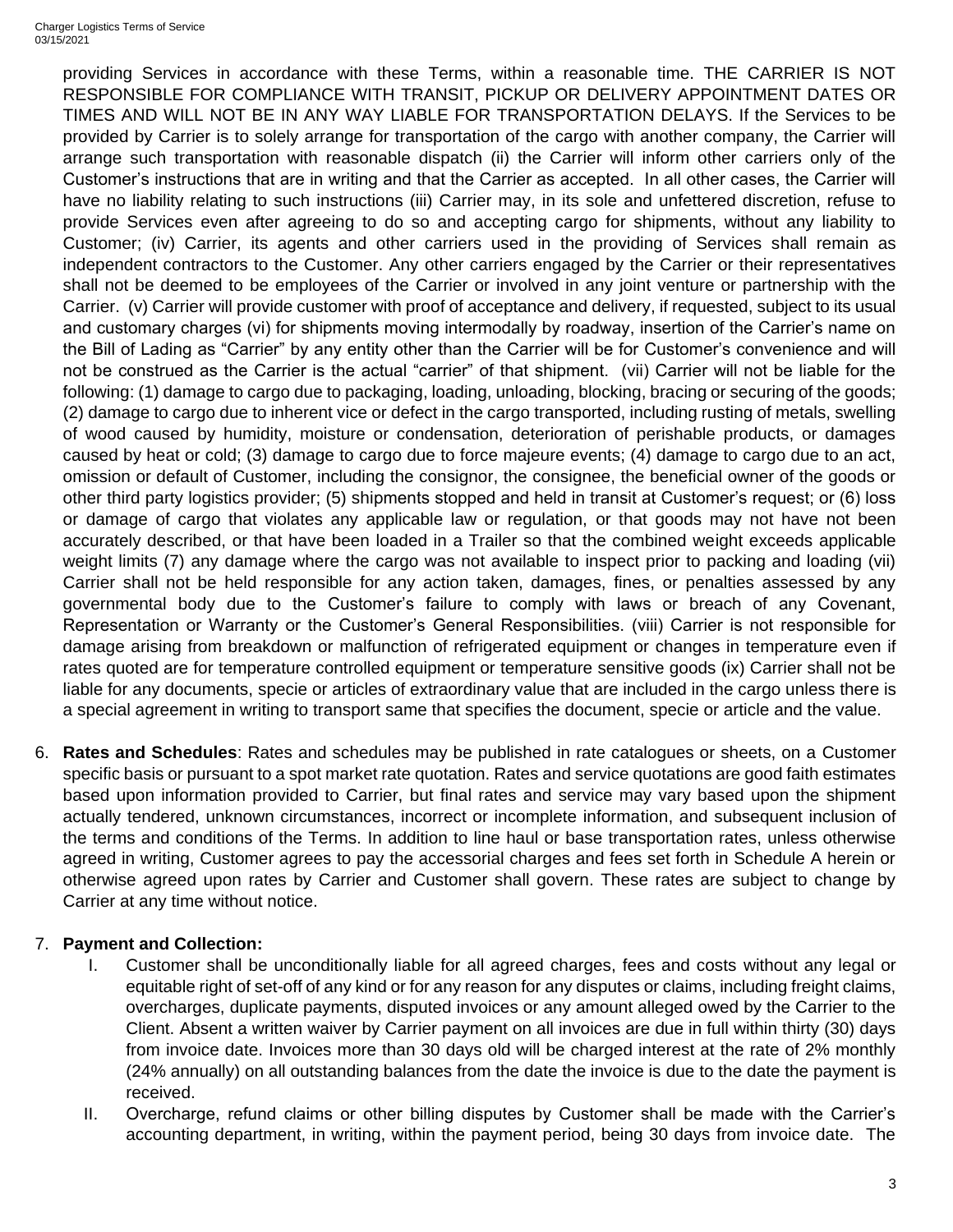parties agree that any overcharge, refund claims or other billing dispute not made within 30 days shall be forever barred and the invoices shall be final, conclusive and binding on the Customer. Customer waives right to pursue any overcharge, refund claims or billing dispute that were not raised within 30 days of the invoice date. Such claims cannot be used as an excuse for late or non-payment. Without a valid claim, interest will be charged as per paragraph 7.

- III. If Customer's account is past due, Carrier shall have no obligation to refund any overcharges and Carrier, in its sole discretion, may apply any overcharge amounts or other payments the Carrier agrees it owes to the Customer, against the outstanding invoices. In any steps or proceeding taken to recover unpaid freight invoices from the Customer, the Carrier shall be entitled to interest, reimbursement for reasonable attorney's fees, collection agency fees, court costs and any related administrative fees and costs associated with the collection or attempted collection of past due bills before and after any proceeding was commenced for collection.
- IV. Carrier may, at its sole and unfettered discretion, apply any payments made by the Customer to the oldest amount owing and interest and costs owing with respect to the outstanding amount, irrespective of how the Customer may have directed the payment.
- 8. **Lien on Property:** Carrier shall have a possessory lien and general lien on any and all property (and documents relating thereto) of Customer, in its actual or constructive possession, custody or control or en route, for all amounts owing to Carrier by Customer, consignor, consignee or owner of the cargo, whether due or not, in connection with any shipments of Customer or storage of goods on behalf of Customer or a consignee, even if previously delivered by Carrier.

If such claim remains unsatisfied for thirty (30) days after demand for its payment is made by any means of communication reasonable in the circumstances, Carrier may sell, upon ten (10) days written notice, sent by any means of communication reasonable in the circumstances, the goods, wares and/or merchandise, or so much thereof as may be necessary to satisfy such lien, and apply the net proceeds of such sale to the payment of the amount due to Carrier. Any surplus from such sale shall be transmitted to Customer, and Customer shall be liable for any deficiency in the sale.

- 9. **Custom Charges:** As per the applicable law, the following notice is provided by the Carrier pursuant to 19 CFR 111.29 (b) (1). "If you are the [importer](https://www.law.cornell.edu/definitions/index.php?width=840&height=800&iframe=true&def_id=1353e2aab0e641802e40423218387ee6&term_occur=1&term_src=Title:19:Chapter:I:Part:111:Subpart:C:111.29) of record, payment to the [broker](https://www.law.cornell.edu/definitions/index.php?width=840&height=800&iframe=true&def_id=2815326cf3b7284f8df1703bd6714e2e&term_occur=10&term_src=Title:19:Chapter:I:Part:111:Subpart:C:111.29) will not relieve you of liability for [customs](https://www.law.cornell.edu/definitions/index.php?width=840&height=800&iframe=true&def_id=e8b157555d1819602a1d0cbc89e839c2&term_occur=1&term_src=Title:19:Chapter:I:Part:111:Subpart:C:111.29) charges (duties, taxes, or other debts owed CBP) in the event the charges are not paid by the [broker.](https://www.law.cornell.edu/definitions/index.php?width=840&height=800&iframe=true&def_id=2815326cf3b7284f8df1703bd6714e2e&term_occur=11&term_src=Title:19:Chapter:I:Part:111:Subpart:C:111.29) Therefore, if you pay by check, [customs](https://www.law.cornell.edu/definitions/index.php?width=840&height=800&iframe=true&def_id=e8b157555d1819602a1d0cbc89e839c2&term_occur=2&term_src=Title:19:Chapter:I:Part:111:Subpart:C:111.29) charges may be paid with a separate check payable to the "U.S. [Customs](https://www.law.cornell.edu/definitions/index.php?width=840&height=800&iframe=true&def_id=e8b157555d1819602a1d0cbc89e839c2&term_occur=3&term_src=Title:19:Chapter:I:Part:111:Subpart:C:111.29) and Border Protection" which will be delivered to CBP by the [broker.](https://www.law.cornell.edu/definitions/index.php?width=840&height=800&iframe=true&def_id=2815326cf3b7284f8df1703bd6714e2e&term_occur=12&term_src=Title:19:Chapter:I:Part:111:Subpart:C:111.29)"
- 10. **Route Selection:** The route chosen for the transportation of cargo shall be determined in the sole and unfettered discretion of the Carrier unless otherwise agreed in writing by the parties or established as part of a Customers load tender process. Any costs associated with changes required by the Customer to the route shall be borne by the Customer themselves.
- 11. **Seals**. Shipper represents and warrants that a seal is placed on all shipments at the shipper/pick-up location and seal number is note don the bill of loading. It is the Customer's responsibility that seals are placed when required as per any applicable law(s)

## 12. **Limitation of Liability of Carrier:**

I. Carrier liability for cargo loss or damage, howsoever caused, for any international shipments arising from Services by Carrier having a point of origin outside of United States or Canada, Carrier's liability shall be limited to the lesser of (i) any applicable international carriage of goods convention or (ii) \$4.41 per kilogram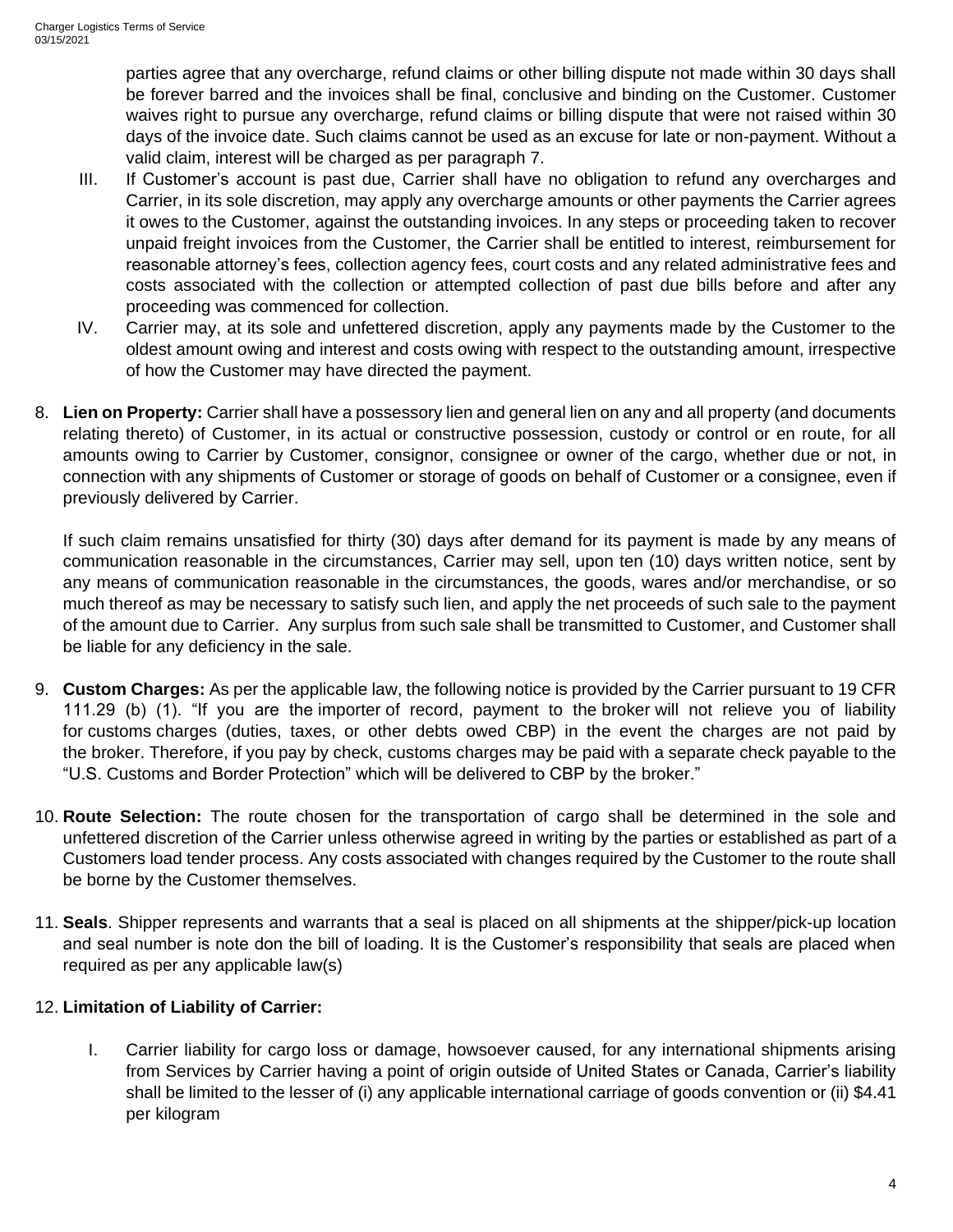- II. Carrier liability for any cargo loss or damage, howsoever caused, for Services that involve an origin point in the United States shall be governed by 49 U.S.C 14706 (the "Carmack Amendment") and 49 C.F.R Part 370.
- III. Carrier Liability for any cargo loss or damage, howsoever caused, for Services that involve an origin point in Canada shall be governed by the Uniform Bill of Lading or similar deemed contract of carriage terms and conditions in effect in the province of origin, or where there be no such legislation, in accordance with applicable common law.
- IV. In all other instances including shipments within the U.S. as well as in any instance involving an international shipment in which the terms of an international carriage of goods convention do not apply, CARRIERS LIABILITY FOR DIRECT PHYSICAL LOSS OR DAMAGE TO CARGO IN RESPECT OF I, II and III ABOVE, SHALL to the extent permitted by law, be the lesser of (i) the value of the goods at the place and time of shipment, including freight and other charges, if paid; and (ii) \$4.41 per kilogram computed on the total weight of the shipment damaged or lost. If the consignor has declared a value of the goods on the face of the contract of carriage, the amount of any loss or damage for which the Carrier is liable shall be the lesser of (i) actual production cost of the damaged cargo less salvage value, or (ii) \$4.41 per kilogram for the shipment or part thereof that is damaged or lost.
- V. CARRIER SHALL NOT, IN ANY CIRCUMSTANCES, BE LIABLE FOR DAMAGES EXTENDING BEYOND THE DIRECT PHYSICAL LOSS OR DAMAGE TO PROPERTY, INCLUDING (1) INCIDENTAL, PUNITIVE OR EXEMPLARY DAMAGES (2) CONSEQUENTIAL, SPECIAL OR INDIRECT LOSSES OR DAMAGES, INCLUDING WITHOUT LIMITATION, DAMAGES ARISING FROM DELAY, LOSS OF PROFIT, BUSINESS INTERRUPTION, LOSS OF USE OR OPPORTUNITY, GOODWILL, MARKET SHARE OR FROM THE PERFORMANCE OR NON-PERFORMANCE OF THE SERVICES BY CARRIER, WHETHER OR NOT SUCH DAMAGES WERE FORESEEN OR UNFORESEEN, AND WHETHER OR NOT THE COMPANY WAS ADVISED OF THE POSSIBILITY OF SUCH DAMAGES.
- 13. **Increased Liability of Carrier**: Customer may purchase an increased level of Carrier liability than otherwise deemed applicable at articles 11 above. Should Customer wish to exercise this option it must, prior to the tender of a shipment for carriage: i) provide a written request to Carrier, ii) secure the written agreement by an authorized representative of Carrier and iii) agree, in writing, to pay any applicable charges to Carrier
- 14. **Indemnity**: Customer shall indemnify and defend Carrier and its affiliated and associated companies, and their respective agents, officers, directors, third-party contractors and employees from and against any liability, loss, costs, claims and expenses, including attorneys' fees and costs of defense, arising out of a breach of the Terms, Customer's Representations and Warranties, Customer's General Responsibilities, or other negligent acts or omissions of Customer, its third-party contractors, agents or employees.
- 15. **Packaging, Marking and Paperwork**: Customer is responsible for adequate packaging to protect shipment and ensure safe transportation handling fragile goods including, but not limited to, glassware and electronics. Fragile goods must be identified and appropriately packaged or crated for shipment or any liability claim will be denied. Carrier undertakes only to use reasonable care in the handling of the shipment to ensure the provision of goods in a safe, timely, and professional manner. Customer, not Carrier, is responsible for ensuring compliance with all applicable laws and/or governmental authority relating to packing, marking, labeling, commodity identification, certifications, and all paperwork required for the safe and lawful transportation of its tendered cargo.
- 16. **Subcontracting Rights**: Carrier reserves the right to substitute or use alternate carriers or means of transportation and deviate from the regular route to expedite transportation. Such services shall only be used in the case that the services are in agreement with the provisions of the Terms and that Carrier uses reasonable care in the selection of such services. Carrier shall not be held liable for any loss, damage, expense, or delay to the goods serviced by third parties.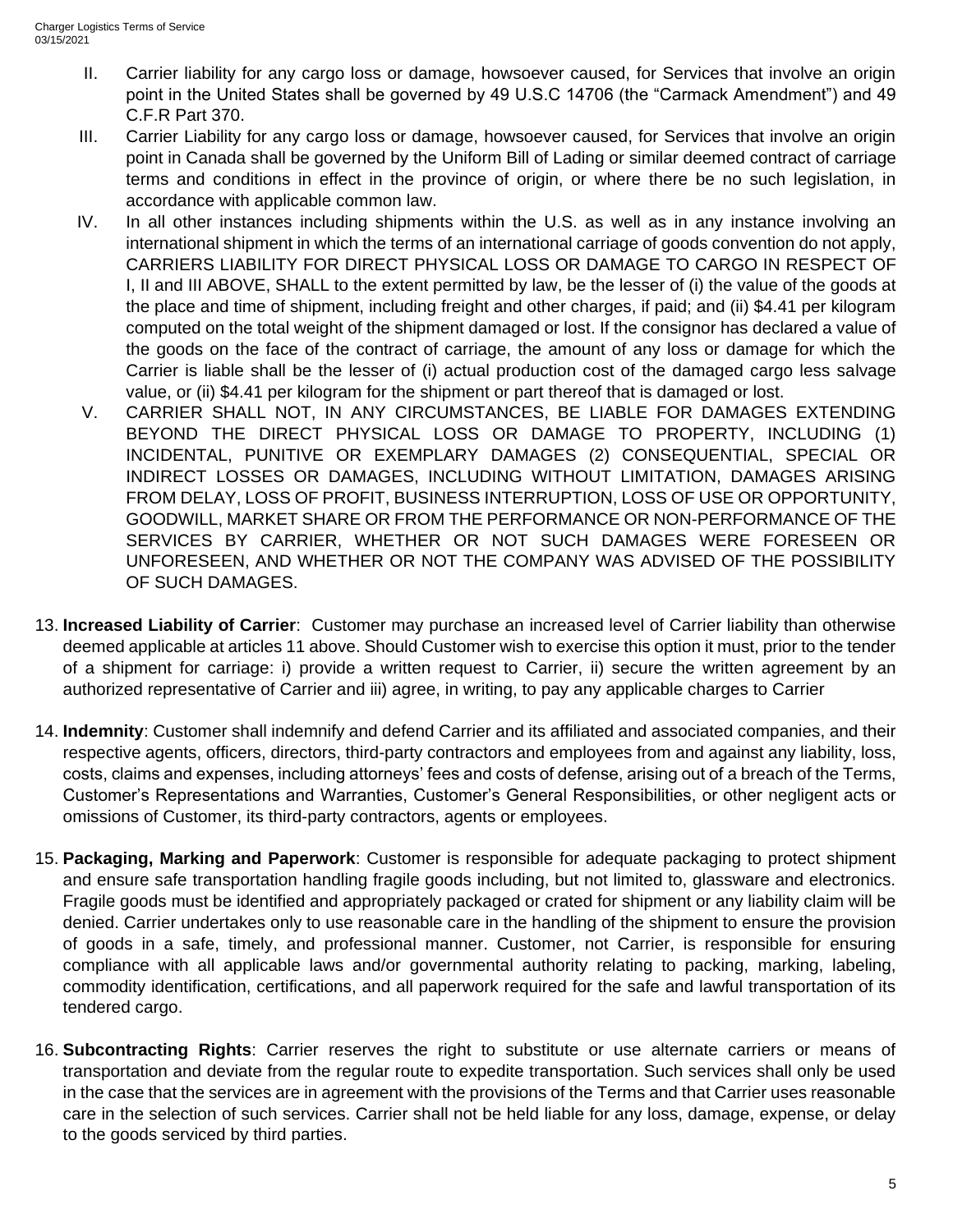- 17. **Force Majeure Events**: Carrier shall not be liable for any failure to perform, including failure to timely perform, services under the Terms where such failure is wholly or partially due to an act of God, war, fire, weather, explosion, riot, civil commotion, act of terrorism, , strikes, threat of imminent strike, walkout, lock out, labour disruption, failure of suppliers, unavoidable casualty, pandemic, plague epidemic, public health emergencies or communicable disease outbreak, collision or upset, mob violence or other insurrection. governmental actions or regulation such as and without limiting the generality of the foregoing lockdowns, stay-at-home orders, mandated business closings, border closures or other travel restrictions, or to any cause whatsoever which is beyond the direct and exclusive ability of Carrier to control. In such case, performance by the Carrier of its obligation, at is option, shall be excused, delayed or suspended for the duration of the Force Majeure event.
- 18. **Material Adverse Change or Event**: Carrier shall be released from all of its obligations hereunder and not liable in any for any non-performance of its obligations in circumstances were there has been a material adverse change to the financial position of the Carrier. Material Adverse Change means any change in the business, results of operations, assets, liabilities, or financial condition of the Carrier, that individually or when taken together with all other changes that have occurred before the completion of the Carrier's services hereunder, that is likely to have a materially adverse effect upon the condition of the Carrier. For greater certainty, the following shall constitute and be taken into account in determine whether there has been an Material Adverse Change (i) changes, developments, conditions or events affecting the industry in general in which the Carrier operates; (ii) changes, developments or conditions in or relating to the economy in general, or international, financial or capital markets in general (iii) any changes or proposed changes in any law applicable to the Carrier, the interpretation, application or non-application of any law applicable to the Carrier by any governmental entity generally and not specific to the Carrier, in GAAP or in accounting standards; (iv) any change in global, national or regional political conditions or any act of war (whether declared or undeclared), sabotage or terrorism, any outbreak of hostilities or any escalation or worsening of any an act of war (whether declared or undeclared); (v) any natural disaster; governmental actions or regulation such as and without limiting the generality of the foregoing lockdowns, stay-at-home orders, mandated business closings, and travel restrictions; (vi) , pandemic. Epidemic, or communicable disease outbreak negatively affecting the operations of the Carrier (vi) any union certification process that may be contemplated, initiated or completed as a result of the announcement of or the completion of the transactions contemplated by this Agreement;
- 19. **Inspection and Initial Notification of Damage or Loss**: As a condition precedent to the filing of a claim for loss or damage to the Carrier, the Customer shall report visible damage or loss to shipment at the time of delivery and obtain a signed receipt of such notification and forward same to the Carrier within 24 hours by email at [claims@chargerlogistics.com.](mailto:claims@chargerlogistics.com) The failure to make such notification of visible dame or loss to cargo shall be conclusive that the cargo was delivered in good order and condition at delivery. Written notification of concealed damage or loss must be sent to Carrier within 48 hours of receipt of delivery of the shipment, by email to [claims@chargerlogistics.com](mailto:claims@chargerlogistics.com) along with a request to Carrier to inspect the damage. Original shipping carton and contents must be retained by consignee for inspection until the claim is processed and a decision made by the Carrier. Good cause, in the discretion of the Carrier, must be presented to Carrier's satisfaction as to why visible damage was not noted or discovered at delivery. The failure to make such notification of concealed damage or loss to cargo shall be conclusive that the cargo was delivered in good order and condition.
- 20. **Claims for Loss and Damage to Cargo**: For claims governed by Canadian law, Carrier shall not be liable for any claims not presented to it, in writing, within 60 days unless notice of loss, damage setting out particulars as required by the Highway Traffic Act Ontario Regulation 643/05 Schedule 1. For claims governed by US law, Carrier shall not be liable for any claims not presented to it, in writing, within 9 months of a reasonable time for delivery. The Customer must submit, by email to [claims@chargerlogistics.com,](mailto:claims@chargerlogistics.com) within the time limit stipulated in these Terms with its claim (1) written proof of Initial Notification of damage or loss; (2) pictures showing the loss or damage (3) the location of the goods, shipping cartons and contents may be inspected; (4) a sworn proof of loss containing facts and documents sufficient to identify the shipment (or shipments) or property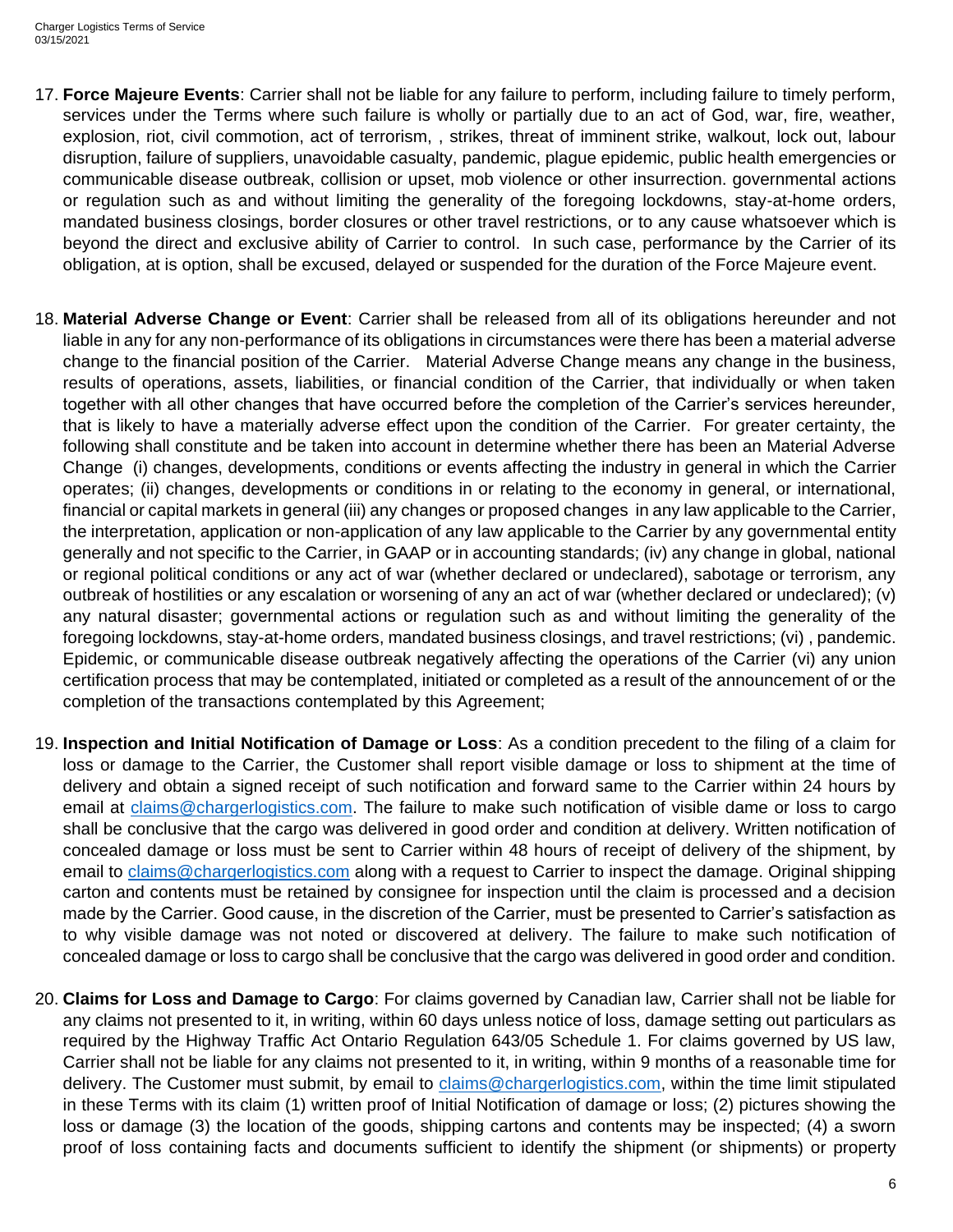involved, (5) asserting liability for alleged loss, damage; (6) making claim for the payment of a specified or determinable amount of money. All electronic communication should be directed to [claims@chargerlogistics.com.](mailto:claims@chargerlogistics.com) The failure to submit all the items set out herein shall result in a denial of the claim.

The Customer and Carrier agree that:

- I. As to all shipments for export or import, in no event shall Company be liable for any act, omission or default by it in connection with an exportation or importation, unless a claim shall be presented within ninety (90) days from delivery date in a written statement to which sworn proof of claim shall be attached, along with (1) containing facts sufficient to identify the shipment (or shipments) or property involved, (2) asserting liability for alleged loss, damage, injury, or delay, and (3) making claim for the payment of a specified or determinable amount of money. All electronic communication should be directed to [claims@chargerlogistics.com](mailto:claims@chargerlogistics.com)
- II. Prima facie evidence that a shipment was delivered in good condition is a delivery receipt signed by the consignee without written exceptions and notice of loss or damage. Notations of shortage or damage, or both, on freight bill, delivery receipts, or other documents will not be considered by Carrier as sufficient to comply with the minimum claim filing requirements above
- III. Commencing a proceeding does not constitute compliance with the above notice provisions
- IV. Claims Filed for Uncertain Amounts: whenever a claim is presented against Carrier for an uncertain amount, such as "\$100 more or less," Carrier will determine the condition of the shipment involved at the time of delivery by it, if it was delivered, and will ascertain as nearly as possible the extent, if any, of the loss or damage for which it may be responsible. It will not, however, voluntarily pay a claim under such circumstances unless and until a formal notification in writing for a specified or determinable amount of money will have been filed in accordance with the provisions above.
- 21. **Investigations of Cargo Claims**: Each claim for loss or damage to cargo filed against Carrier in the manner prescribed herein will be promptly and thoroughly investigated. Carrier reserves the right to require any and all other documentation it deems necessary, in its sole discretion, to investigate any claim. Regardless of the foregoing, each claim will be supported by the original bill of lading, evidence of the freight charges, if any, and either the original invoice, a copy of the original invoice, or an extract made therefrom, certified by the claimant to be true and correct. For shipments or any part thereof which are not delivered, Carrier reserves the right to require certification from the claimant that the missing cargo has not been received from any other source. Carrier reserves the right to select a third-party representative or adjuster to inspect any goods or shipments involved in a claim, including any materials used to package or protect the shipment for transportation at the place of delivery. The failure by Customer to provide timely notice of any loss or damage, the failure to permit or arrange inspection as require herein, or the failure to provide complete information to Carrier, without limitation, regarding the storage location of damaged goods, condition of the goods, any quality testing results, any other investigative results, etc., shall null and void any claims against the Carrier.
- 22. **Processing of Salvage**: whenever baggage or material, goods, or other property transported by Carrier is damaged or alleged to be damaged and is, as a consequence thereof, not delivered or is rejected or refused upon tender thereof to the owner, consignee, or person entitled to receive such property, Carrier, after giving due notice whenever practicable to do so to the owner and other parties that may have an interest therein, and unless advised to the contrary after giving such notice, will undertake to sell or dispose of such property or by the employment of a competent salvage agent. Carrier will only dispose of the property in a manner that will fairly and equally protect the best interests of all persons having an interest therein. Carrier will make an itemized record sufficient to identify the property involved so as to be able to correlate it to the shipment or transportation involved and claim, if any, filed thereon. Carrier also will assign to each lot of such property a successive lot number and note that lot number on its record of shipment and claim, if any claim is filed thereon. Whenever disposition of salvage material or goods will be made directly to an agent or employees of Carrier or through a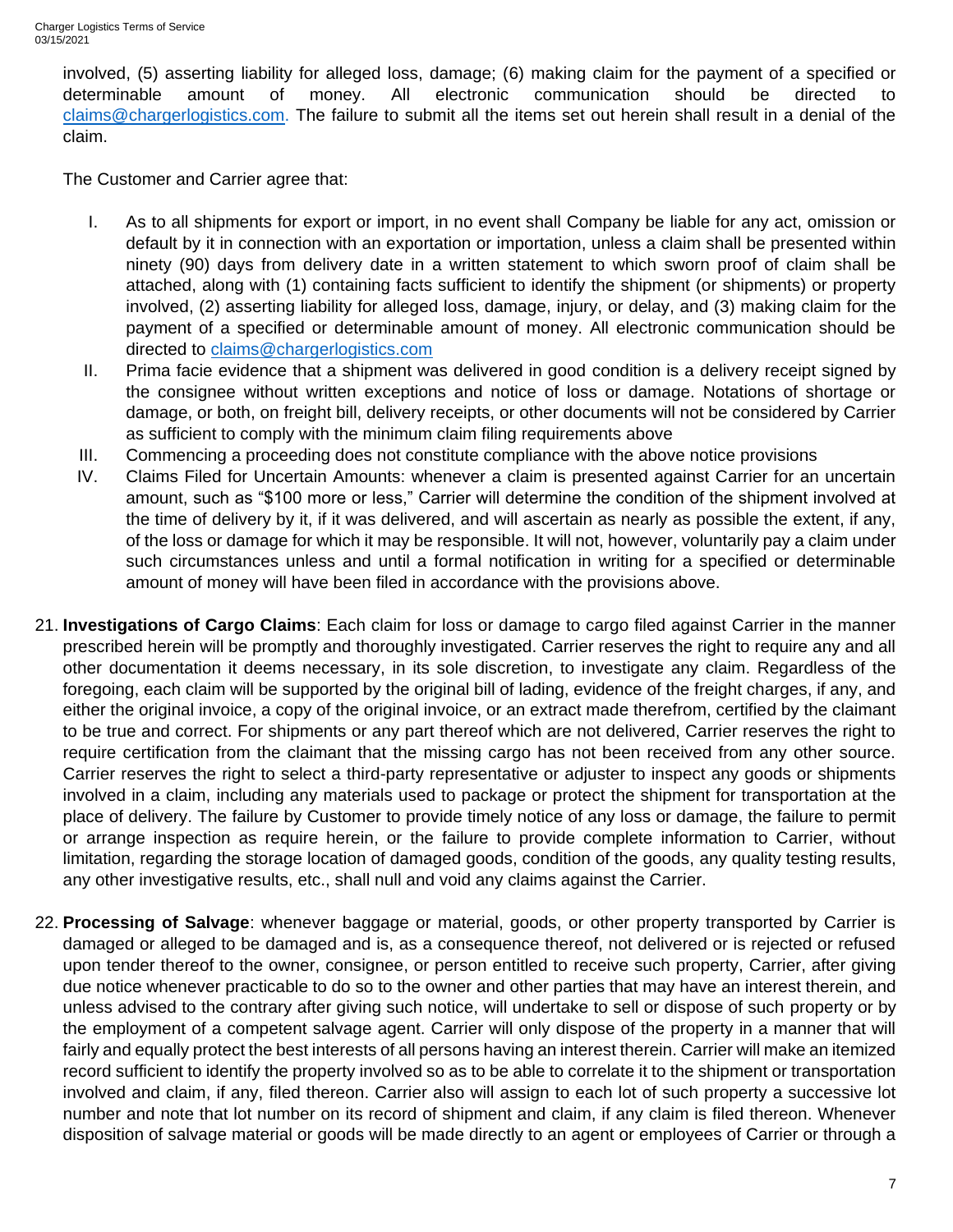salvage agent or company in which Carrier or one or more of its directors, officers, or managers has any interest, financial or otherwise, Carrier's salvage records will fully reflect the particulars of each transaction or relationship, or both as the case may be. Upon receipt of a claim on a shipment on which salvage has been processed in the manner hereinbefore prescribed, Carrier will record on its claim file thereon the lot number assigned, the amount of money recovered, if any, from the disposition of such property, and the date of transmittal of such money to the person or persons lawfully entitled to receive the same. If Carrier does not receive disposition instructions within forty-eight (48) hours of sending its initial notice, Carrier may, in its sole discretion, attempt to issue a second and final confirmed notification. Such second notice shall advise that if Carrier does not receive disposition instructions within ten (10) days of that notification, Carrier may offer the shipments for sale at a public auction and Carrier has the right to offer the shipment for sale. If Carrier determines in its sole discretion that the potential for recovery will be prejudiced by such second notice period (e.g., where the goods to be salvaged are perishable), Carrier may shorten the second notice period or forego the second notice altogether. The amount of sale will be applied to the costs of the sale and Carrier's invoice for transportation and other lawful charges. The owner will be responsible for the balance of the charges not covered by the sale of goods. If there is a balance remaining after all charges and expenses are paid, such balance will be paid to the owner of the property sold hereunder, upon written claim and proof of ownership.

- 23. **Applicable Law:** In case of a dispute with a Customer in the United States or outside of North America, the laws of the State of Indiana. shall apply. In the case of a dispute arising with a customer in Canada, the laws of Ontario shall apply.
- 24. **Confidentiality**: Both Carrier and Customer agree that all information and data provided in relation to the shipments shall be kept confidential by the party receiving the information. The receiving party shall neither disclose such data to any third party without the written consent of the disclosing party nor use the data for any purposes aside from provision of the agreed upon services. In the event of a breach of this provision, the Carrier, at its sole discretion and in addition to any other remedies the Carrier may have by law, shall charge the Customer and Customer shall pay to Carrier liquidated damages. Both parties agree that at the option of the Carrier, such damages will be reasonably estimated by the Carrier.
- 25. **Mediation**: If a dispute arises between the Customer and Carrier, other than for the payment of freight charges owing to the Carrier, in respect of the provision of Services, the parties agree to use the following procedure prior to either party pursuing other available remedies: (i) a meeting shall be held between the authorized representatives of the Carrier and Customer within five (5) business days by telephone or at the Carriers office at 25 Production Road, Brampton, Ontario after the dispute has arisen at which time the parties will attempt in good faith to negotiate a resolution of the dispute; (ii) if, within 30 days after such meeting, the parties have not succeeded in negotiating a resolution of the dispute, the dispute shall be submitted to mediation in Brampton, Ontario to be conducted by a mediator appointed by Integra ADR and the costs of the mediation will be shared (iv) the parties agree to participate in good faith in the mediation and related negotiations for a period of 30 days; and (v) if the parties are not successful in resolving the dispute through the mediation, then and only then may a party commence arbitration.
- 26. **Dispute Resolution**: Any and all disputes arising out of, relating to, or in connection with the Services, or in respect of the legal or business relationship associated or derived from this agreement, will be finally resolved by arbitration under the Simplified Arbitration Rules of the ADR Institute of Canada Inc. The Seat of the Arbitration will be Brampton, Ontario Canada. The language of the Arbitration will be English. The parties agree to use an Arbitrator appointed by Integra ADR.
- 27. **Commencement of Arbitration**: The Arbitration may be commenced by the Customer upon sending Notice addressed to Integra ADR at Brampton, Ontario setting out the identity of the parties, the date of shipment, proof of notice given to Carrier within the time frame prescribed by this Agreement along with a copy of the paid freight bill in the case of a Claim by the Customer.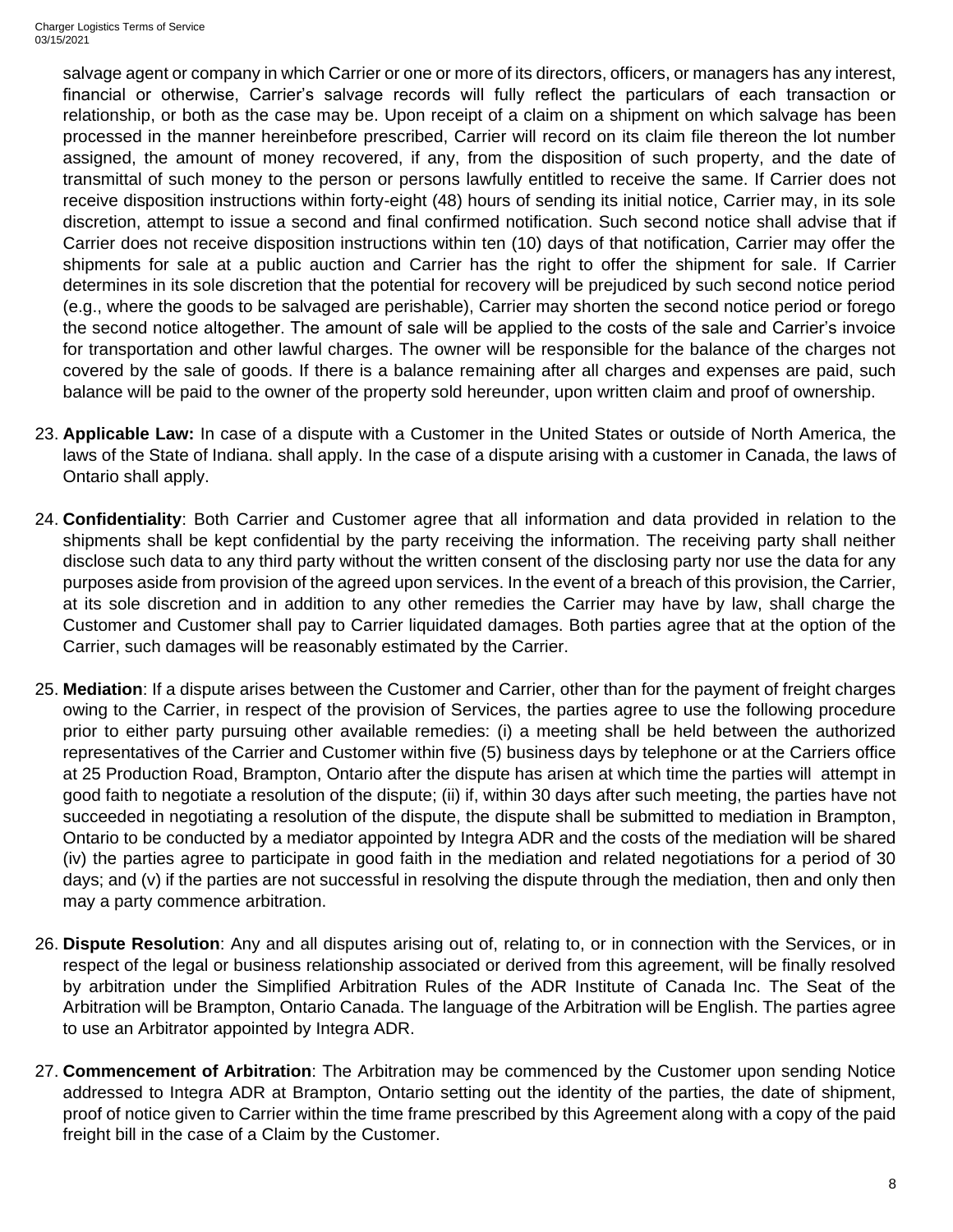- 28. **Other Provisions:** (i) The Carrier reserves the right to inspect shipments at the discretion of the Carrier. However, the Carrier is not obligated to perform an inspection (ii) the Carrier reserves the right to reweigh or remeasure freight to ensure accuracy of freight weight and dimensions. If the weight or measurements are different from those given by the Customer, the Carrier's fees are subject to change.
- 29. **Limitation Period For Disputes:** No arbitration, proceeding, judicial or otherwise, maybe commenced by the Customer related to, arising from or in a way connected to the business relationship arising from the Services or these Terms, unless commenced within 9 months after the date of shipment. The Parties agree that this provision shall have the effect of setting the applicable limitation period to 9 months. To the extent permitted by applicable Law, the expiration of 9 months will be a complete and absolute defence to such action.
- 30. **Severability:** In the event that any portion of these Conditions results in a violation of any law, or any provision is determined by a court of competent jurisdiction to be invalid or unenforceable, the Parties agree that such portion or provision will be severable and that the remaining provisions of these Conditions will continue in full force and effect. The representations and obligations of the Parties will survive the termination of these Conditions for any reason.
- 31. **Assignability**: The Carrier covenants and agrees to provide notice to the Customer when it becomes aware of circumstances that may render it unable to fulfill its obligations to the Customer. Upon receipt of such notice, the Carrier may at its option assign this Agreement to another carrier to complete all the required obligations of the Customer. Upon delivery of such notice from the Carrier, any agreements in place is automatically deemed assigned without further notice or formality to the Customer. It is understood that the assignment shall in no way reduce or relieve the Carrier for any losses or damages that may be suffered by the Customer.
- 32. **Non-Waiver; Remedies:** Delay or failure of the Carrier or Customer to insist upon performance of any of these Conditions, or to exercise any right or privilege herein, or the waiver of any breach of any of the Conditions, will not be construed as waiving any such terms, conditions, provisions, rights, or privileges, but the same will continue and remain in full force and effect as if no forbearance or waiver or delay had occurred. Consent or approval by a Party to any act requiring consent or approval will not be deemed to waive or render unnecessary consent or approval of any subsequent similar act. The Company and Customer hereby waive any and all rights and remedies provided for by Part B of Subtitle IV to Title 49 of the U.S. Code to the extent such rights and remedies conflict with the provisions of these Conditions. The Company's rights and remedies under these Conditions will be cumulative, and its pursuit of any such right or remedy will not preclude it from pursuing any other available right or remedy.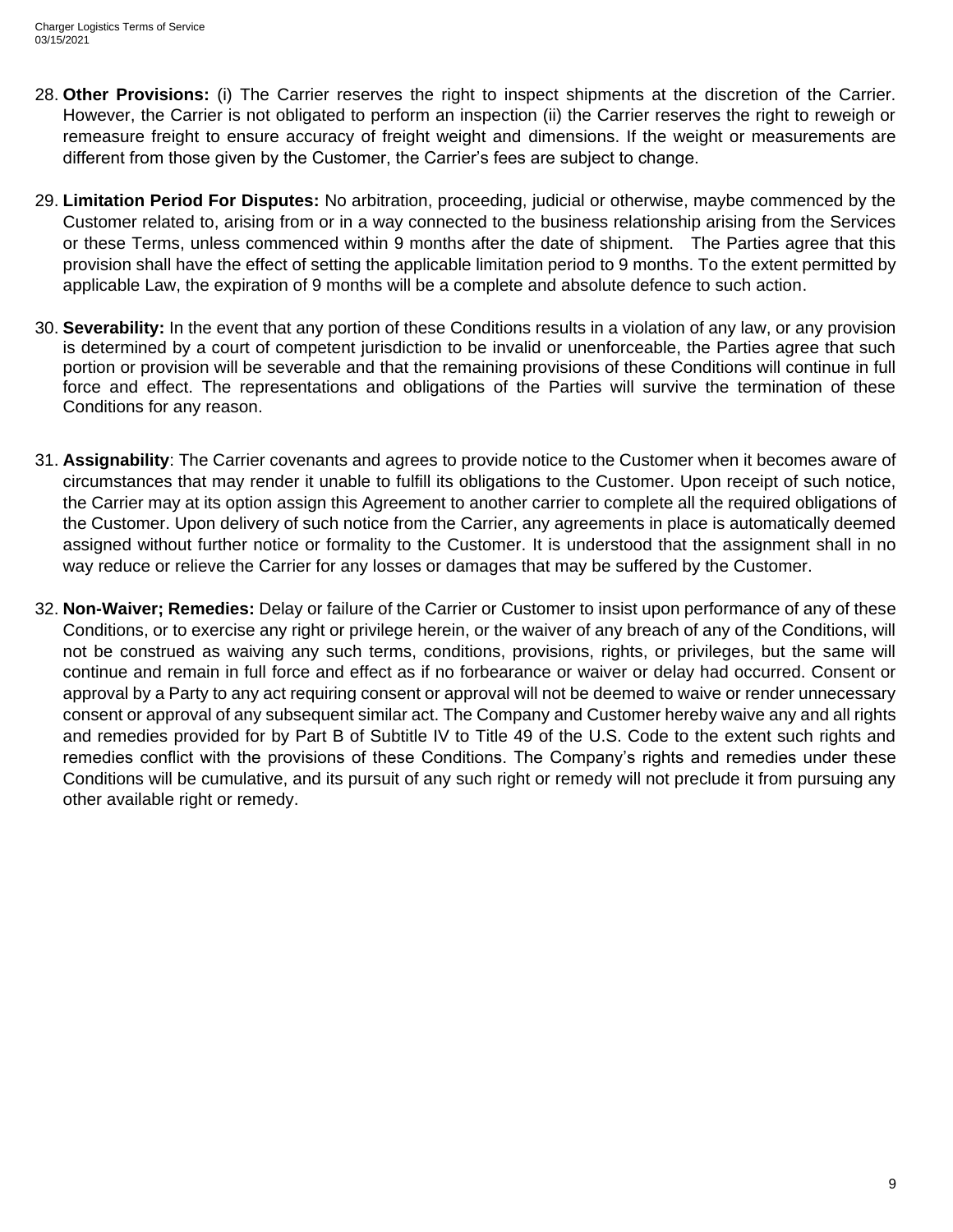## **Schedule A: Accessorial Charges**

| Version Type                                | <b>UOM</b>   | Currency   | Charge       | Description                                                                                                                                                                                                                                                                                                                                                                                               |
|---------------------------------------------|--------------|------------|--------------|-----------------------------------------------------------------------------------------------------------------------------------------------------------------------------------------------------------------------------------------------------------------------------------------------------------------------------------------------------------------------------------------------------------|
| Detention with Power Unit                   | Per Hour     | CAD        | \$<br>75.00  | Rate per hour in excess of the two hours (paid in 15 minute increments)                                                                                                                                                                                                                                                                                                                                   |
| Layover (Single Driver Vehicle)             | Per Day      | CAD        | \$<br>250.00 | Rate per day for detention in excess of ten hours for a single driver<br>vehicle.                                                                                                                                                                                                                                                                                                                         |
| Layover (Team Driver Vehicle)               | Per Day      | CAD        | 500.00<br>\$ | Rate per day for detention in excess of ten hours for a team driver vehicle.                                                                                                                                                                                                                                                                                                                              |
| First Stop Off                              | Per Stop     | CAD        | \$<br>65.00  | Charge for first additional stop beyond the tendered pick (origin) and drop<br>(destination) location.                                                                                                                                                                                                                                                                                                    |
| Second Stop Off                             | Per Stop     | CAD        | \$100.00     | Charge for second additional stop beyond the tendered pick (origin) and<br>drop (destination) location.                                                                                                                                                                                                                                                                                                   |
| Third Stop Off                              | Per Stop     | CAD        | \$150.00     | Charge for third additional stop beyond the tendered pick (origin) and drop<br>(destination) location.                                                                                                                                                                                                                                                                                                    |
| <b>Additional Stop Offs</b>                 | Per Stop     | CAD        | \$<br>185.00 | Charge for fourth (or more) additional stop beyond the tendered pick<br>(origin) and drop (destination) location.                                                                                                                                                                                                                                                                                         |
| Demurrage                                   | Per Day      | CAD        | \$<br>60.00  | Daily fee for each day of detention after the day of notification                                                                                                                                                                                                                                                                                                                                         |
| Storage at US Origin (Dry)                  | Per Day      | <b>USD</b> | \$<br>50.00  | Storage in-transit charge per day for situations where the Carrier is<br>required by the Customer to sign for and pick-up a trailer transferring dry<br>freight from Customer's facilities and hold for a period of time.                                                                                                                                                                                 |
| Storage at US Destination (Dry)             | Per Day      | <b>USD</b> | \$<br>50.00  | Storage in-transit charge per day for situations where the Carrier is<br>required by the Customer to sign for and pick-up a trailer transferring dry<br>freight from Customer's facilities and hold for a period of time.                                                                                                                                                                                 |
| Storage at US Origin (Temp)                 | Per Day      | <b>USD</b> | \$<br>125.00 | Storage in-transit charge per day for situations where the Carrier is<br>required by the Customer to sign for and pick-up a trailer transferring<br>temperature controlled freight from Customer's facilities and hold for a<br>period of time.                                                                                                                                                           |
| Storage at US Destination (Temp)            | Per Day      | <b>USD</b> | 125.00<br>\$ | Storage in-transit charge per day for situations where the Carrier is<br>required by the Customer to sign for and pick-up a trailer transferring<br>temperature controlled freight from Customer's facilities and hold for a<br>period of time.                                                                                                                                                           |
| Storage at CAN Origin (Dry)                 | Per Day      | CAD        | \$<br>65.00  | Storage in-transit charge per day for situations where the Carrier is<br>required by the Customer to sign for and pick-up a trailer transferring dry<br>freight from Customer's facilities and hold for a period of time.                                                                                                                                                                                 |
| Storage at CAN Destination (Dry)            | Per Day      | CAD        | \$<br>65.00  | Storage in-transit charge per day for situations where the Carrier is<br>required by the Customer to sign for and pick-up a trailer transferring dry<br>freight from Customer's facilities and hold for a period of time.                                                                                                                                                                                 |
| Storage at CAN Origin (Temp)                | Per Day      | CAD        | \$<br>150.00 | Storage in-transit charge per day for situations where the Carrier is<br>required by the Customer to sign for and pick-up a trailer transferring<br>temperature controlled freight from Customer's facilities and hold for a<br>period of time.                                                                                                                                                           |
| Storage at CAN Destination (Temp)           | Per Day      | CAD        | \$<br>150.00 | Storage in-transit charge per day for situations where the Carrier is<br>required by the Customer to sign for and pick-up a trailer transferring<br>temperature controlled freight from Customer's facilities and hold for a<br>period of time.                                                                                                                                                           |
| Vehicle Ordered Not Used                    | Per Shipment | CAD        | \$250.00     | Charge for situations when a driver with power unit is ordered into a<br>facility to pick-up, but is not used. The fee shall not apply if order is<br>cancelled eight or more hours prior to pick-up or if another load is<br>provided.                                                                                                                                                                   |
| Reconsignment (Dry Freight)                 | Per Mile     | CAD        | \$<br>1.85   | Per-mile linehaul charge from the origin to the new destination via the<br>point of reconsignment for shipment containing dry freight. Shipment shall<br>be considered reconsigned if a new destination is identified prior to or<br>after attempted delivery to the original destination on the bill of lading.<br>Basis for mileage calculation will be PC Miler v24.1 Practical.                       |
| Reconsignment (Temperature<br>Freight)      | Per Mile     | CAD        | \$<br>2.00   | Per-mile linehaul charge from the origin to the new destination via the<br>point of reconsignment for shipment containing temperature controlled<br>freight. Shipment shall be considered reconsigned if a new destination is<br>identified prior to or after attempted delivery to the original destination on<br>the bill of lading. Basis for mileage calculation will be PC Miler v24.1<br>Practical. |
| Out-of-Route Miles (Dry Freight)            | Per Mile     | CAD        | \$<br>1.85   | Charge per mile for any out-of-route miles for shipments containing dry<br>freight. Out-of-route miles are defined as any additional miles driven<br>beyond the standard PC Miler v24.1 Practical.                                                                                                                                                                                                        |
| Out-of-Route Miles (Temperature<br>Freight) | Per Mile     | CAD        | \$<br>2.00   | Charge per mile for any out-of-route miles for shipments containing<br>temperature controlled freight. Out-of-route miles are defined as any<br>additional miles driven beyond the standard PC Miler v24.1                                                                                                                                                                                                |
| Deadhead Miles/Repositioning                | Per Mile     | CAD        | \$<br>1.75   | Charge per mile for deadhead miles. Basis for mileage calculation will be<br>PC Miler v24.1 Practical.                                                                                                                                                                                                                                                                                                    |
| <b>Protect From Freezing</b>                | Per Shipment | CAD        | %            | In the event that a shipment requires Protect From Freeze (PFF) equipment<br>for Canadian/US shipments, the carrier will be compensated for providing<br>such protective services up to 20% of the line haul rate for the freight<br>move                                                                                                                                                                 |
| Lumper                                      | Per Delivery | CAD        | AD-HOC       | This accessorial is for the price of a lumper service.                                                                                                                                                                                                                                                                                                                                                    |
| Hazardous Materials                         | Per Shipment | CAD        | AD-HOC       | Flat charge for shipments classified as "Hazardous Materials".                                                                                                                                                                                                                                                                                                                                            |